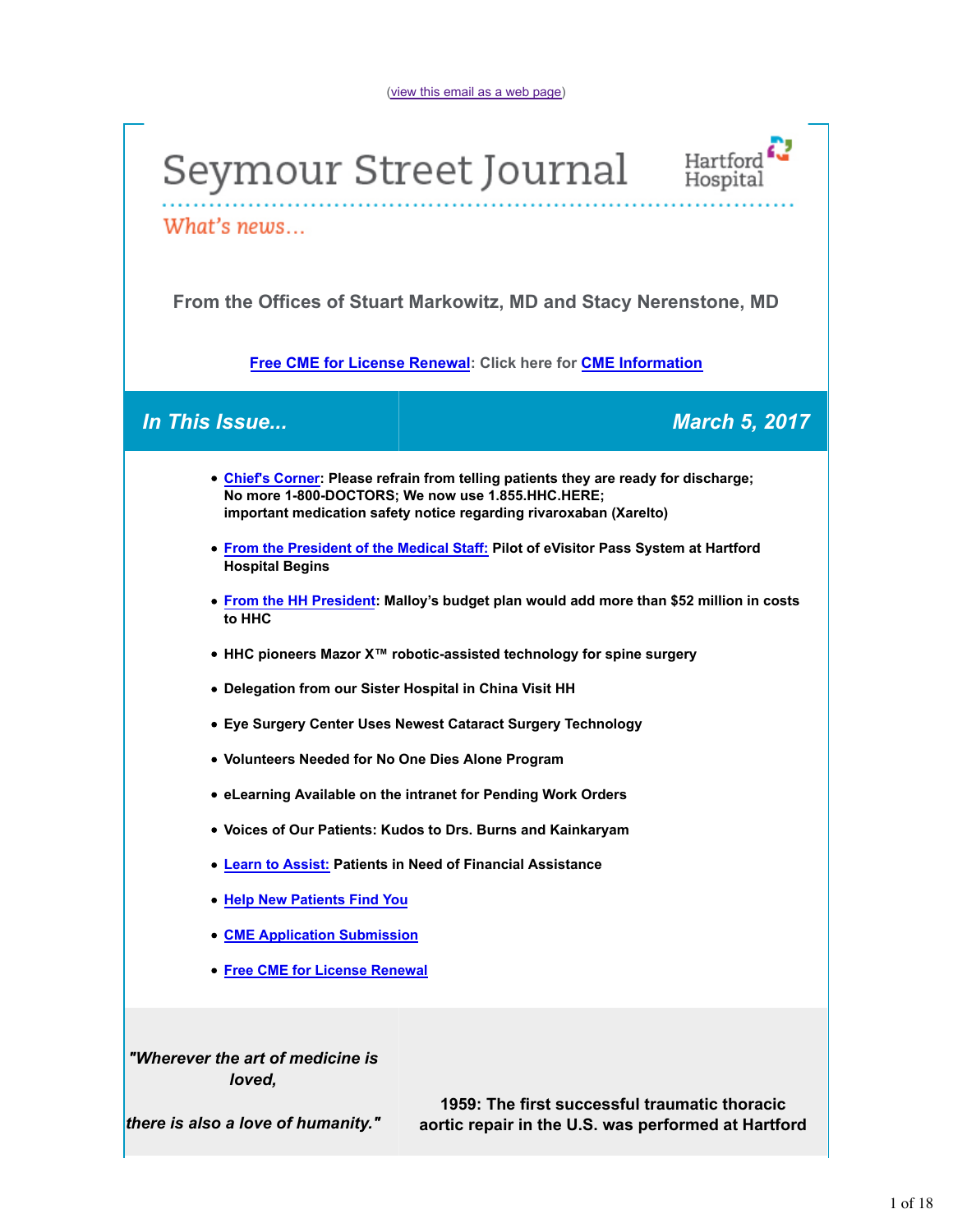#### **Hospital by Dr. Max Zehnder.**

**- Hippocrates**

*Follow Hartford Hospital on facebook, youtube and twitter*

## *Chief's Corner*

*- Dr. Jack Greene, Hartford HealthCare Regional Vice President of Medical Affairs for the Hartford Region and Hartford Hospital*

#### **Just Ask Us!**

We have put in place a dedicated email box for the medical staff, called "Ask Jack." The emails will be picked up each day, and I will be responsible for making sure that you receive feedback. Send your concerns to *askjack@hhchealth.org*.

In addition, there is a dedicated email box to ask questions of **Dr. Stu Markowitz**. Send your questions or comments to *StuandYou@hhchealth.org*, and you'll get a response from Stu within 10 days.

#### **Providing Coordinated Care: Please Refrain From Telling Patients They Are Ready For Discharge**

In reviewing our patient feedback with respect to their experience, one area of concern is the perception that we are not providing coordinated care by the health care team.

Patients perceive that providers from different services are not communicating well resulting in the patient receiving mixed messages. One specific area is the fact that a consultant may tell a patient he/she is ready for discharge, but the primary admitting team may not be ready due to other psychosocial reasons. When the patient does not transition out of the hospital, they are frustrated by the mixed messaging.

**We are asking that consultants refrain from telling a patient that they are ready for discharge**, but instead state that the patients is doing well from the consultant's perspective, but the primary attending will determine the discharge status. However, we encourage consultants to communicate with primary hospitalists and nurses regarding their care plan.

Your support will help us improve coordination and patient care.

#### **No More 1-800-DOCTORS;**

#### **We Now Use 1.855.HHC.HERE For Referrals and Community Education Registration**

For referrals and community education registration, we no longer use 1.800.DOCTORS. Instead, we are using 1.855.HHC.HERE.

Hartford HealthCare Medical Group also has a phone number that new patients can use to schedule an appointment with one of our primary care providers. For an HHC MG primary care provider, call 1-877-707-4442, and our representatives can assist with scheduling a new patient visit.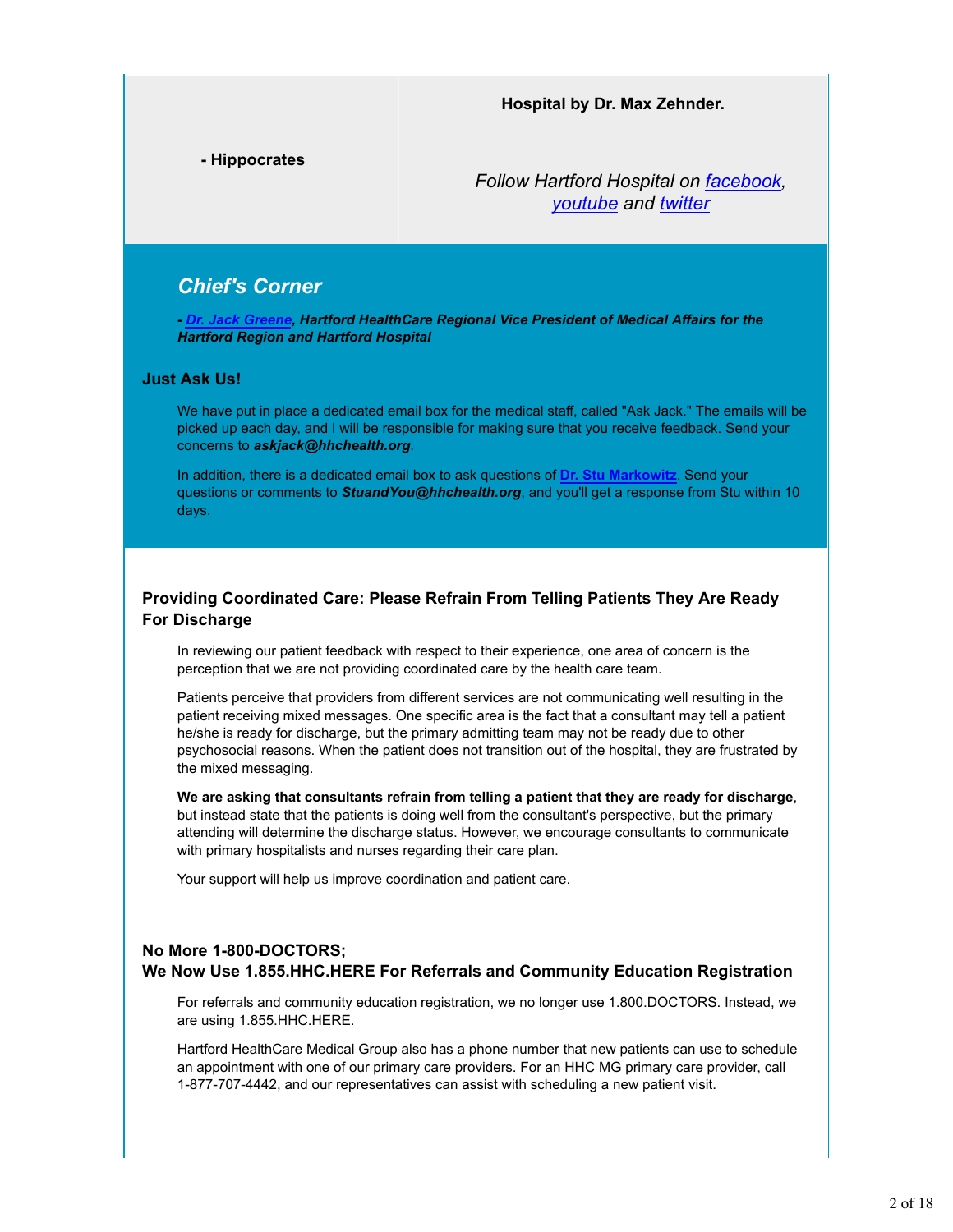### **Epic E-prescribing Update: important Medication Safety Notice Regarding Rivaroxaban (Xarelto)**

#### *Dr. Marc Palter*

When e-prescribing medications with loading and maintenance doses (ex. rivaroxaban (Xarelto), steroids, or any medication that you want to specify a start date):

In the Epic discharge process the provider is able to select a start and end date for medications. For medications commonly prescribed with a loading and maintenance dose (ex. rivaroxaban Xarelto) the start and end date is important for directing the patient how to continue therapy.

When these prescriptions are e-prescribed, **the receiving pharmacy does NOT see these dates** and may dispense both to the patient. This may result in the patient taking both the loading and maintenance dose simultaneously.

When e-prescribing, start and stop dates are not transmitted to the receiving pharmacy. This functionality is currently not available.

When prescribing discharge medications with defined start and end dates or medications with loading and maintenance doses prescribed at the same time (ex. rivaroxaban (Xarelto), steroids, etc) utilize the patient sig to further define when to initiate therapy. Information found in the patient sig is always sent when e-prescribed or printed.

## *From the President of the Medical Staff*

*- Dr. Stacy Nerenstone*, *President of the Hartford Hospital Medical Staff*

#### **Pilot of eVisitor Pass System at Hartford Hospital Begins**

When Hartford Hospital started its managed access program in March 2015, it was well received. It was simply the right thing to do for the safety of our patients, our staff and the guests of our campus.

With that said, the process at times has been cumbersome, which has led to occasional lines in our lobbies and a delay in getting guests connected with our patients and providers. Having a manual check in process was a necessary first step to ensure that the right access was given with our new standards.

To enhance the safety on our campus and reduce wait times, we are piloting the use of the "eVisitor Pass" for our customers entering from the main lobby and the Bone & Joint Institute. This system, using a scan from a driver's license or manual photo, will help to both automate and expedite the interactions in our lobbies. If this pilot is deemed effective, we will roll this software out to our other hospital entrances.

If you have any questions, comments or feedback, please feel free to email David Fichandler at david.fichandler@hhchealth.org.

## *From the Hospital President*

*Dr. Stu Markowitz*, *Senior VP, HHC, and Hartford Region President*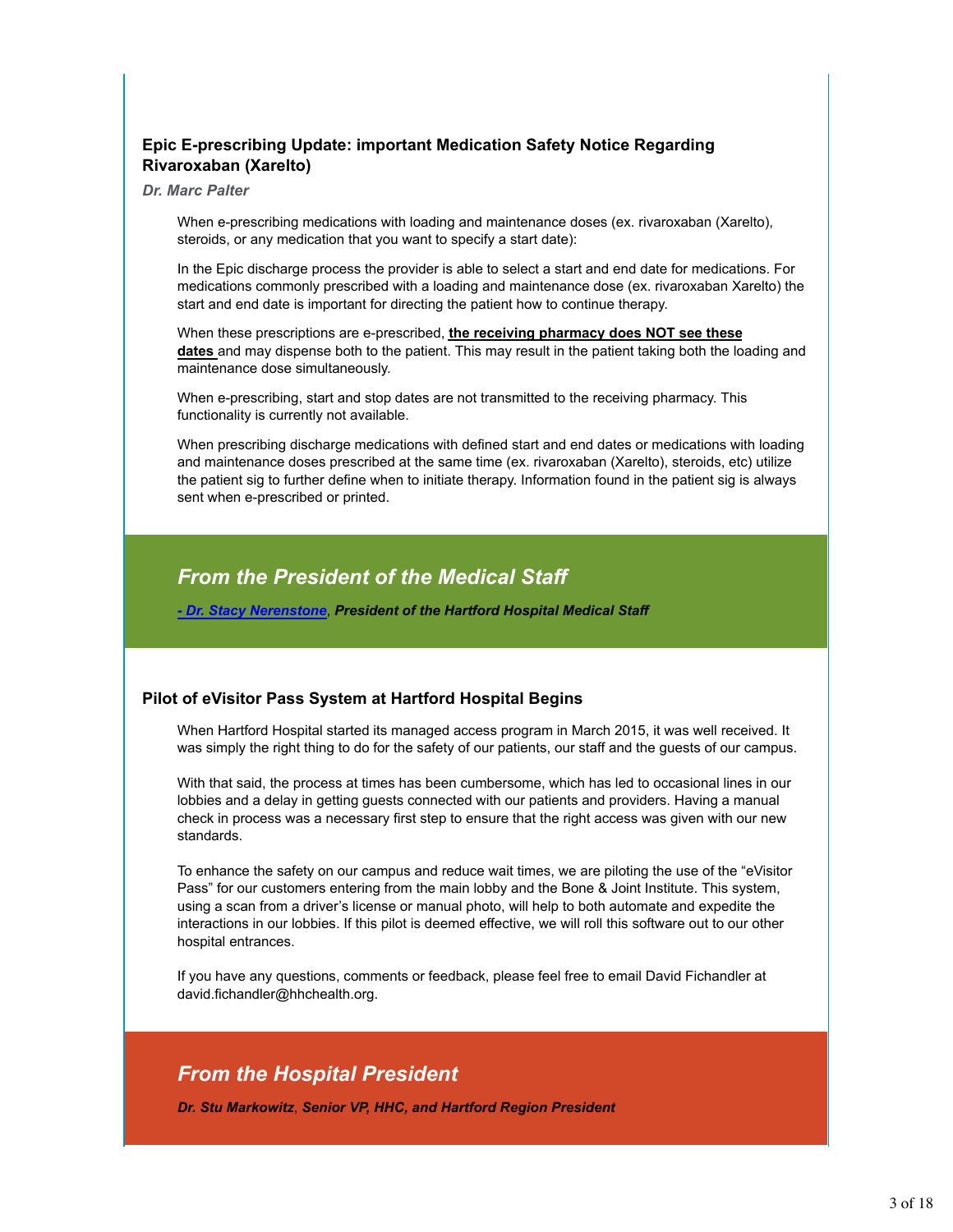#### **Malloy's Budget Plan Would Add More Than \$52 Million in Costs to HHC**

Once again, hospitals in Connecticut are facing potential budget cuts through new tax proposals in Gov. Dannel Malloy's budget plan, which calls for eliminating hospitals' property tax exemption and using Medicaid funds for property tax payments in local cities and towns rather than using the funds as they were intended: to pay for the care of those who rely on Medicaid.

The plan would add more than \$52 million in costs to Hartford HealthCare in addition to taxes we already pay, resulting in higher healthcare costs for our patients and in higher costs for other employers in the state who help fund employees' health benefits. Hartford Hospital, which owns more than two dozen tax-exempt properties in the city, would a tax bill of about \$33.8 million, according to estimates provided by the Office of Policy and Management (OPM.)

The governor's proposal hurts the most vulnerable members of our community and fails to address the state's serious budget issues. In addition, this policy would be imposed before we know what changes will be implemented in federal healthcare policy.

Hartford Hospital, as part of Hartford HealthCare, is working with elected officials, healthcare advocates, businesses, other not-for-profit organizations, and our state hospital association to find a better path forward.

Our hospital is one of the state's largest employers, and Hartford HealthCare is the third-largest employer in the state. We strongly believe that healthcare is an economic engine for Connecticut and should be pursued as such. Adding to healthcare costs is not the answer.

This is the fifth year Connecticut's hospitals have taken a big hit in the state budget. As in the past, I am asking you to reach out to your state legislators and show your support. When lawmakers hear from their constituents, it has a much greater impact than statements from hospital leaders in the press. Your advocacy and that of our employees have made a huge impact in the past and we expect it to make a difference once again.

The following link will take you to the Voter Voice site with a pre-written message (that you can personalize). With just a few clicks, your message will get to your legislators. Every voice matters: https://votervoice.net/hhc/campaigns

Thank you for your support.

## *Top News*

#### **HHC Pioneers Mazor X™ Robotic-assisted Technology for Spine Surgery**

Hartford HealthCare (HHC) will become the first healthcare system in the state of Connecticut and the Northeast to pioneer the latest robotic technology for spine surgery. The new robotic system, called the Mazor X, gives surgeons the most advanced resources to enhance patient safety and accuracy before and during lower spine surgeries.

Mazor X robotic surgery will be available at Hartford Hospital, the Bone & Joint Institute and MidState Medical Center. Surgeons will use the technology for spinal fusion procedures to treat conditions like spinal stenosis and spondylolisthesis.

Patients with these conditions often suffer with debilitating symptoms like low back pain, leg pain and sciatica. Over time, they will apply it to the thoracic and cervical vertebrae and then to correcting spinal deformities such as scoliosis.

During surgery, bone tissue, screws and plates are placed in the problem area of the spine, and the body's natural bone growth gradually fuses the vertebrae. The procedure requires precise placement of surgical screws and implants, and that's where Mazor X comes in. Surgeons can develop a detailed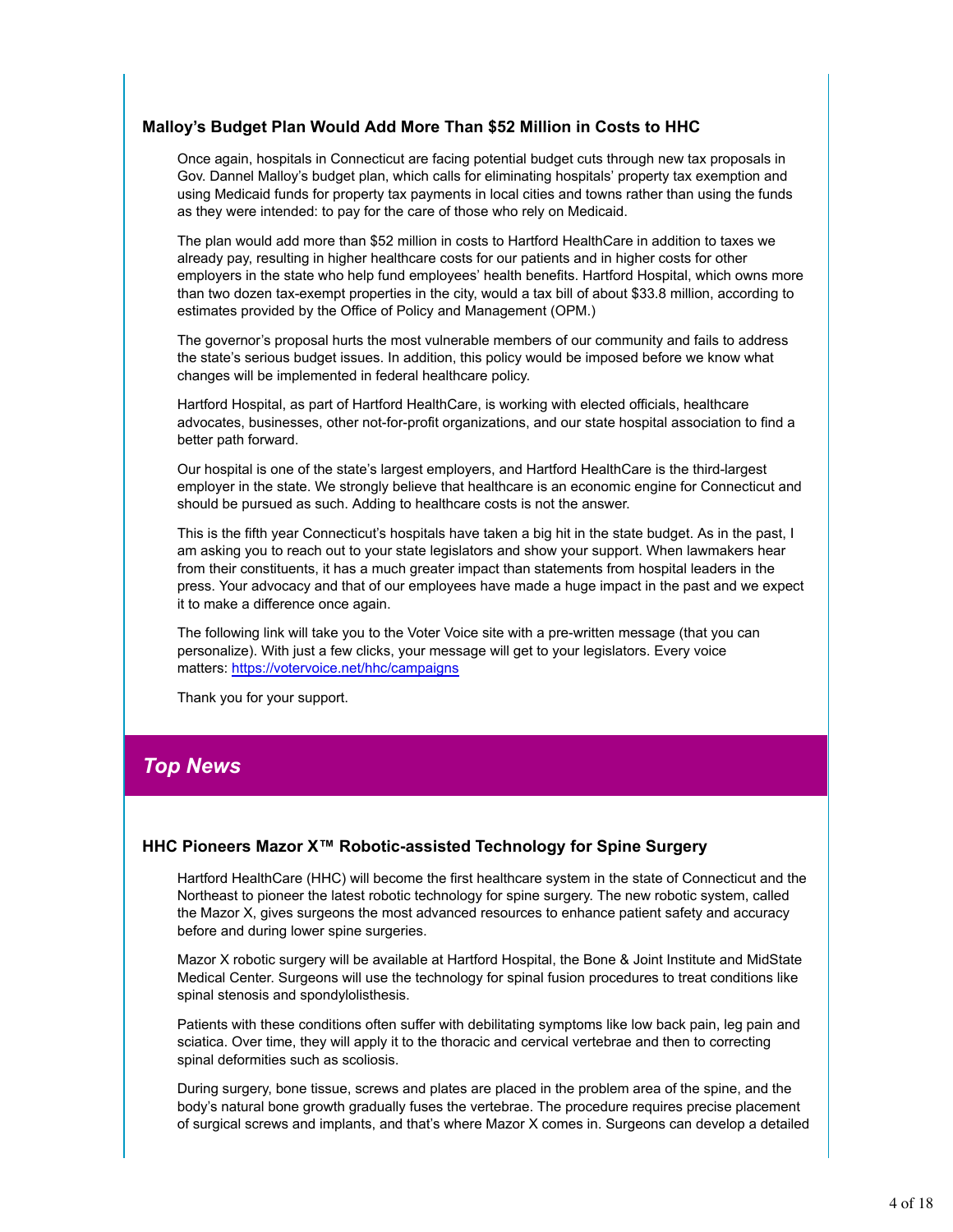plan well before the surgery takes place.

"The patient has a preoperative CT scan, and the images are downloaded to the Mazor X software," explains Hartford Hospital's Bone & Joint orthopedic surgeon **Dr. W. Jay Krompinger**. "On the computer, the surgeon positions screw images in the spine image. You get a 3-dimensional image you can rotate on the screen to make sure it's what you want."

Seeing the patient's complete spine in three dimensions prior to surgery increases the efficiency of the operation, because the surgeon won't encounter anything unexpected once the procedure is underway. It also helps with more accurate placement of the hardware.

A possible complication of spinal-fusion surgery in the past has been that the vertebrae above the fused area could develop problems over time. This may occur because implants at the top of the fused area irritate adjacent joints. Mazor X helps avoid that complication.

"Hartford HealthCare has a long tradition of using robotic technology to improve patient care. We're committed to providing the most advanced technologies along and are excited to bring this revolutionary technology to patients across Connecticut," said Hartford Hospital neurosurgeon **Dr. Andrew Wakefield.**

The first cases are anticipated in March.

#### **Malloy's Budget Would Allow Towns to Tax Hospitals**

Elliot Joseph, chief executive officer for Hartford HealthCare, said HHC was "morally opposed to the use of federal funds meant to be used for the poor to instead balance the budgets of the state's cities and towns." At least twice the state promised adequate funding for Medicaid services, and both times that promise was broken, Joseph said.

http://www.journalinquirer.com/politics\_and\_government/malloy-s-budget-would-allow-towns-to-taxhospitals/article\_2087df9e-eed5-11e6-af85-13e7005ea76b.html

#### **Delegation From Our Sister Hospital in China Visits HH**

This year marks the 26th year of Hartford Hospital's relationship with its sister hospital in the Shangong Province in China - Qilu Hospital of Shandong University.

Dr. Stu Markowitz hosted a delegation from the hospital as they visited Hartford Hospital Jan. 12. Hartford Mayor Luke Bronin issued a proclamation in honor of the visit, calling the day Hartford Qilu Scholar Exchange Day to recognize the outstanding scholar program that Hartford Hospital provides and illustrating our appreciation for understanding Chinese culture.

The visit began with a presentation by **Dr. Hank Schwartz,** psychiatrist in chief, Institute of Living, who talked about the history of the IOL and how care of the mentally ill has evolved over the years.

The group also toured CESI and the new Bone & Joint Institute.

#### **Eye Surgery Center Uses Newest Cataract Surgery Technology**

The Hartford Hospital Eye Surgery Center is using the newest technology available for cataract surgery. ORA VerifEye™ uses real-time scans to help ophthalmologists more accurately determine lens implant powers during cataract surgery, which leads to less dependency on glasses.

Lens implants come in a variety of sizes and powers, and opthalmologists must select the best power and size for every patient's individual eye. The ORA VerifEye™ also allows surgeons to custom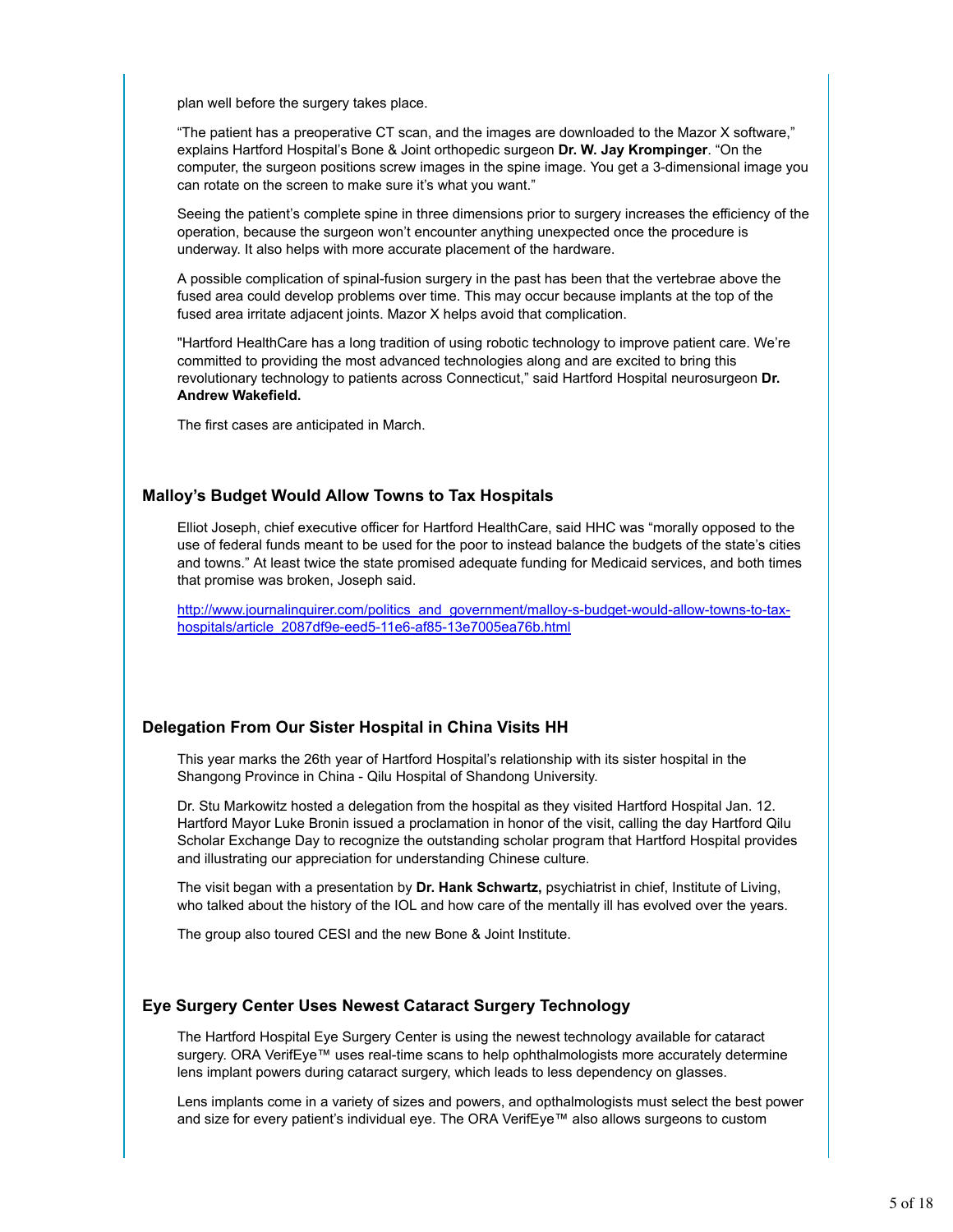correct astigmatism during cataract surgery.

The tailored approach of ORA VerifEye™means patients have a better visual outcome right out of surgery - as opposed to having to wait weeks to see how vision improves. More than 90 percent of patients can achieve their targeted correction when the ORA VerifEye™ system is used. Without ORA VerifEye™, it is less than 70 percent.

#### **Volunteers Needed for No One Dies Alone Program**

Join the 70 volunteers who are currently volunteering for the nationally-recognized program called No One Dies Alone (NODA).

 A "compassionate companion" volunteer provides reassuring presence to patients who would otherwise die alone. With the support of the nursing staff, companions are able to help provide patients with that most valuable of human gifts: a dignified death.

Attendance at a three-hour training session is required. The next training will be March15 from 9 a.m.-12 noon in the Special Dining Room.

If you are able to attend, please complete a volunteer application at this link:

http://hartfordhealth.vsyshost.com/vsys/app/HQGL45AS0GY1II7N

For questions regarding the program, please contact the Volunteer Department at 860-972-2182 or email:Kelley.boothby@hhchealth.org

#### **eLearning Available on the intranet for Pending Work Orders**

We have an eLearning available on the intranet for pending work orders. Below is the link you are able to click on to view the eLearning.

https://intranet.hartfordhealthcare.org/organizations-departments/system-support-office/by-department /careconnect/training

Once you click on the link you will go to the CareConnect Training intranet page. You may be asked to log in.

Next, you will scroll down to the video training at the bottom of the page and click on "Pending Orders Workflow". This will launch the video.

## *Excellence*

#### **Hartford HealthCare Establishes Office of Experience**

Hartford HealthCare has established the Office of Experience to create *one* exceptional patient experience across the system. In addition to managing patient complaints and grievances, the work of the team is to advance the six best practices that fall under our three strategies of Service Excellence, Environment, and Communication:

- 1. Leader Interactive Rounding
- 2. Clinical manager Rounding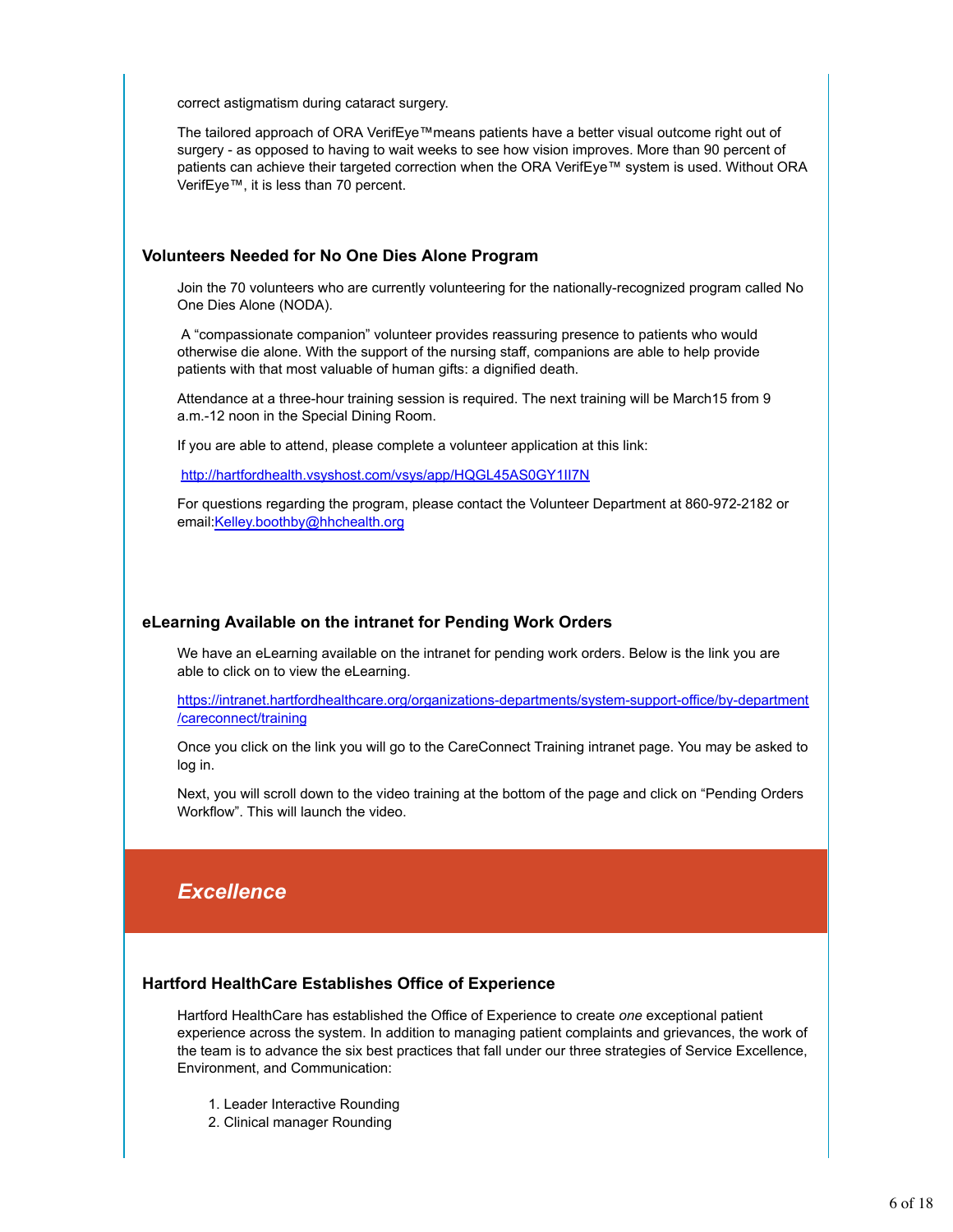- 3. Hourly Intentional Rounding
- 4. Patient Journals
- 5. Patient & Family Advisory Councils
- 6. Experience Education

The team includes a chief experience officer, a director and regional advisors and advocates.

#### **Dr. Peter Yu: Immunotherapy May Need to Have Its Own Value Model**

The average release price of a new therapeutic agent in oncology "is north of \$10,000 a month," **Peter P. Yu, MD**, the physician-in-chief of the Hartford HealthCare Cancer Institute, told attendees at the SITC meeting.

http://www.newswise.com/articles/immunotherapy-may-need-to-have-its-own-value-model

## *Research and Academics*

#### **Research on Prevention of Delirium**

The Division of Geriatrics, in collaboration with the Emergency Department, Pharmacy and Research Administration, has begun a research project focused on prevention of delirium.

The trial titled, "Randomized Double Blind Placebo-Controlled Clinical Trial Evaluating Ramelteon in the Prevention of Delirium", funded by HH Medical Staff, will enroll 240 subjects on admission.

We anticipate the study will require 4 months to complete enrollment. Ramelteon, a melatonin-like drug approved by the FDA for treatment of insomnia, was chosen based on prior studies suggesting a reduction in delirium rates.

The ADAPT program at HH provides an outstanding platform in which to conduct these and other important investigations. The ADAPT Team thanks our entire HH staff for making this possible.

Please call or email Robert Dicks, principal investigator, with questions: 860-622-1999, or robert.dicks@hhchealth.org. Trial is registered at ClinicalTrials.gov.

#### **Volunteers Needed for a Research Study Aiming to Detect Cancer Earlier**

HHC is conducting a research study to determine if a new blood test can be used to detect cancer earlier than standard screening tests.

We are seeking participants to make a study-related blood donation for laboratory analysis.

Participants may qualify if they:

- are at least 20 years of age
- are not pregnant
- do not feel feverish or have an inflammatory disease
- have never had cancer before (skin cancer other than melanoma is acceptable) or have recently been diagnosed with cancer but have not yet started treatment

Qualified participants will receive a \$25 check card after their blood donation. To participate please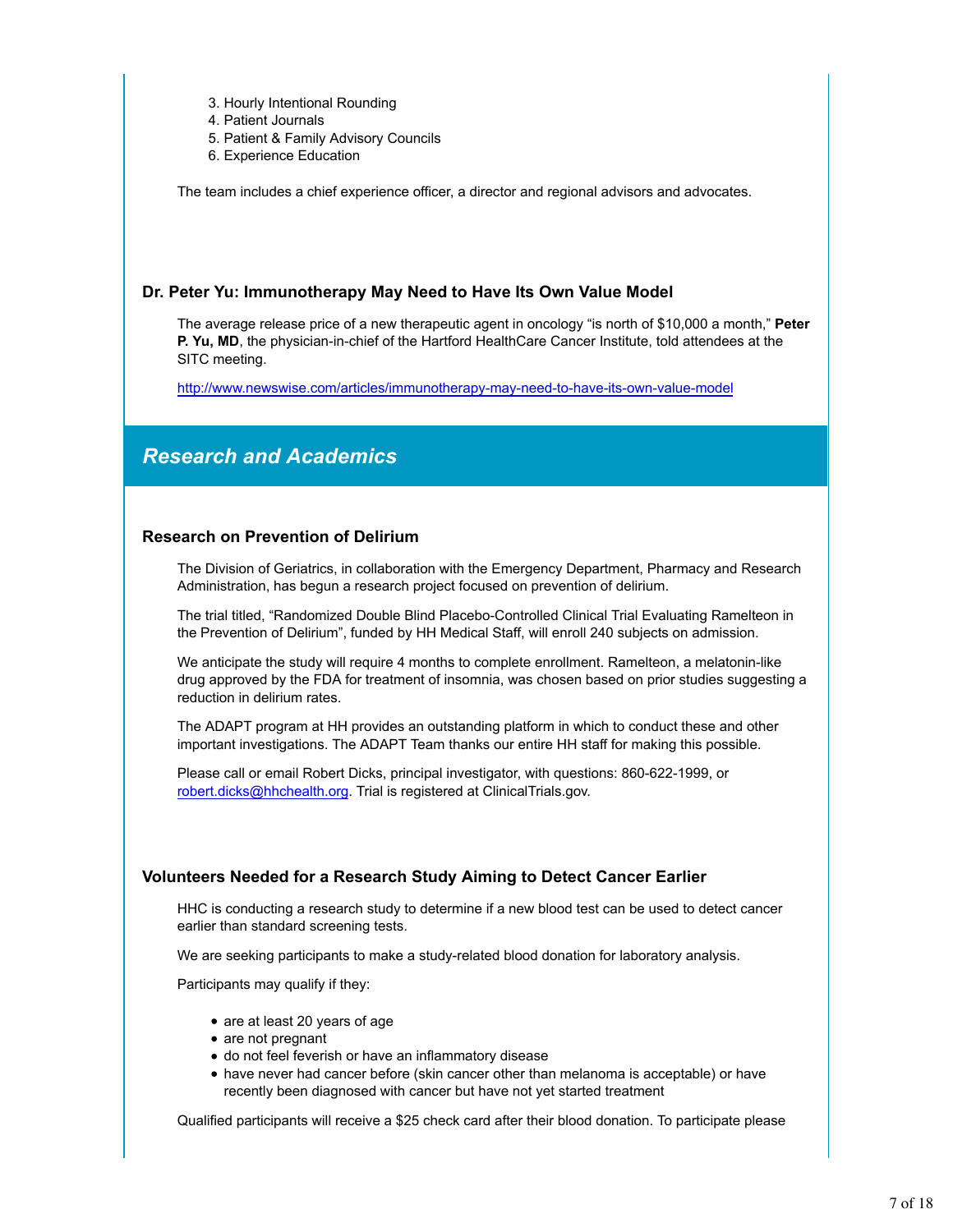contact 860.972.1588.

#### **Clinical Trials Being Offered at HHC**

Research is a critical aspect of our being the destination for innovative and complex care.

Through our membership in the Memorial Sloan Kettering Cancer Alliance, Hartford HealthCare is now offering more than 20 clinical trials to our patients, giving them access to innovative new treatments right here at home.

Our Neuroscience Center also is offering a number of clinical trials in our overall efforts to improve patient outcomes.

## *Accepting New Patients? We Can Help*

#### **Help New Patients Find You**

Hartford HealthCare offers physicians a free powerful tool to help reach potential patients. The system-wide "Find A Doctor" search feature on our website helps potential patients connect with appropriate physicians when they need care.

Patients' searches lead to doctors' online profiles, which are based on information physicians provide to the Medical Staff Office. Details on education, specialty, office locations, languages spoken, biography and any promotional videos are displayed, helping patients make vitally important decisions in choosing a physician.

The HHC Planning and Marketing team is committed to making sure this online information is correct. Please spend a few moments reviewing your profile at HartfordHealthCare.org/verify. Click the "Physician Feedback Form" on the right hand side of your profile to submit changes.

You will need your NPI number to verify your identity. The "Accepting New Patients" filter is set as the default to help patients connect with physicians who are taking new patients. If you are no longer accepting new patients, please let us know. Changes to your profile will be made within three business days.

## *Operational Update*

#### **Patients in Need of Financial Assistance**

Do you know a patient who is in need of financial assistance?

Hartford HealthCare can provide help to patients in need. Learn more about the program and how to assist patients on HHC Connect: **https://intranet.hartfordhealthcare.org/inside-hhc/patientsupport**

#### **Remind a Colleague: Wash In, Wash Out**

All health care workers and patients should feel comfortable reminding any other health care worker to sanitize regardless of their role. This should always be done in a courteous and constructive manner.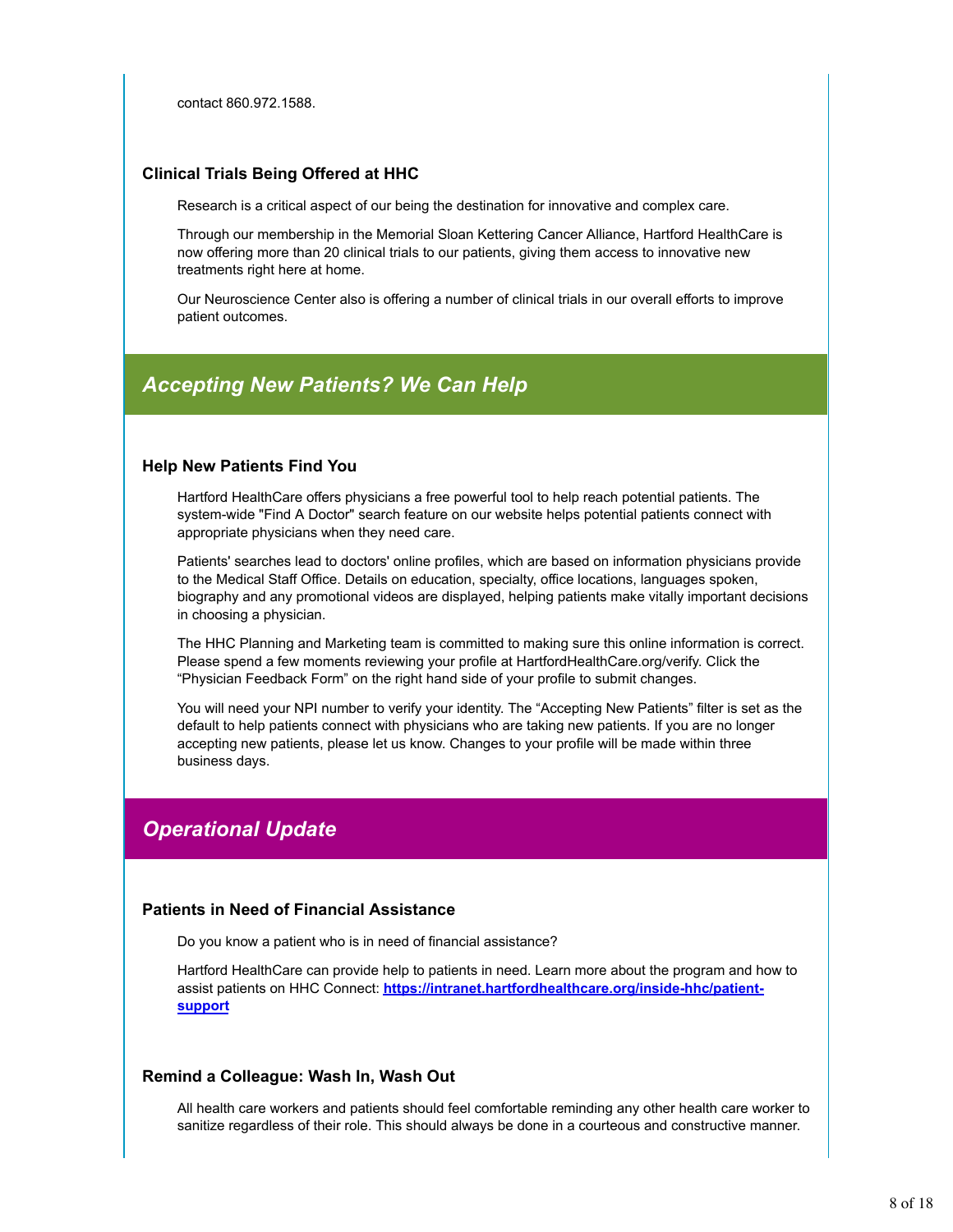All health care workers should respond courteously and gratefully when reminded.

If you remind another health care worker to sanitize, and he or she responds with irritation or hostility, please notify their department chief, **Dr. Jack Greene** or **Dr. Jack Ross**, who will communicate with them to prevent recurrences.

## *Improving Doctor-to-Doctor Communication: TigerText*

#### **A Free Tool To Help You**

We all want to do what is best for our patients. Problems in communication between hospital providers, consultants, and community providers has been identified as a major source of dissatisfaction for both patients and physicians. And it can lead to gaps in patient care.

Hartford Hospital has invested in a tool to help providers improve communication. It is a HIPAA compliant texting service called TigerText,and we are offering it to the medical staff at no charge.

TigerText allows a provider to send brief text messages, with patient identifiers, to another provider on the system. Examples of texts include quick reports of a procedure, notification of discharge, questions about medications, etc. There is an option to alert people if you are on vacation, and the notices that are sent are marked as read when they are opened by the recipient.

We are anxious for all of our Medical Staff to enroll in this free application. It is VERY easy to use, even for those of us who have problems with new technology. We urge everyone to register and get on this useful and HIPAA compliant system today-it will make your job easier and improve patient safety.

- Here is a TigerText Request form with directions on how to get TigerText:. *You can download the form here*
- For further help with this, feel free to contact **John.Rogalsky@hhchealth.org** (860-972-3207).
- Any problems not resolved by the TigerText Help line can be referred to **Dr. Marc Palter** at **Marc.Palter@hhchealth.org**.

#### **TigerText Support**

For Hartford Hospital users, TigerText support can be obtained by calling the Hartford HealthCare help desk at 860-545-5699 and choosing option #6; or by calling TigerText Pro support directly at 650- 564-4722.

For issues related to password recovery, a helpdesk call is required and will be routed to the Mobility team.

## *Hartford Hospital Media Coverage*

#### **Media Coverage Wrap-Up**

**Dr. Craig Allen** appeared on FOX 61/Meriden Police Press Conference on Narcan Training**:** https://youtu.be/GiX5Kbe8hpk

**Patty O'Brian,** HHC Senior Services, did a live interview on NBC CT on the topic of Dementia after actor David Cassidy's reported diagnosis. https://youtu.be/SvtyDvEJ39U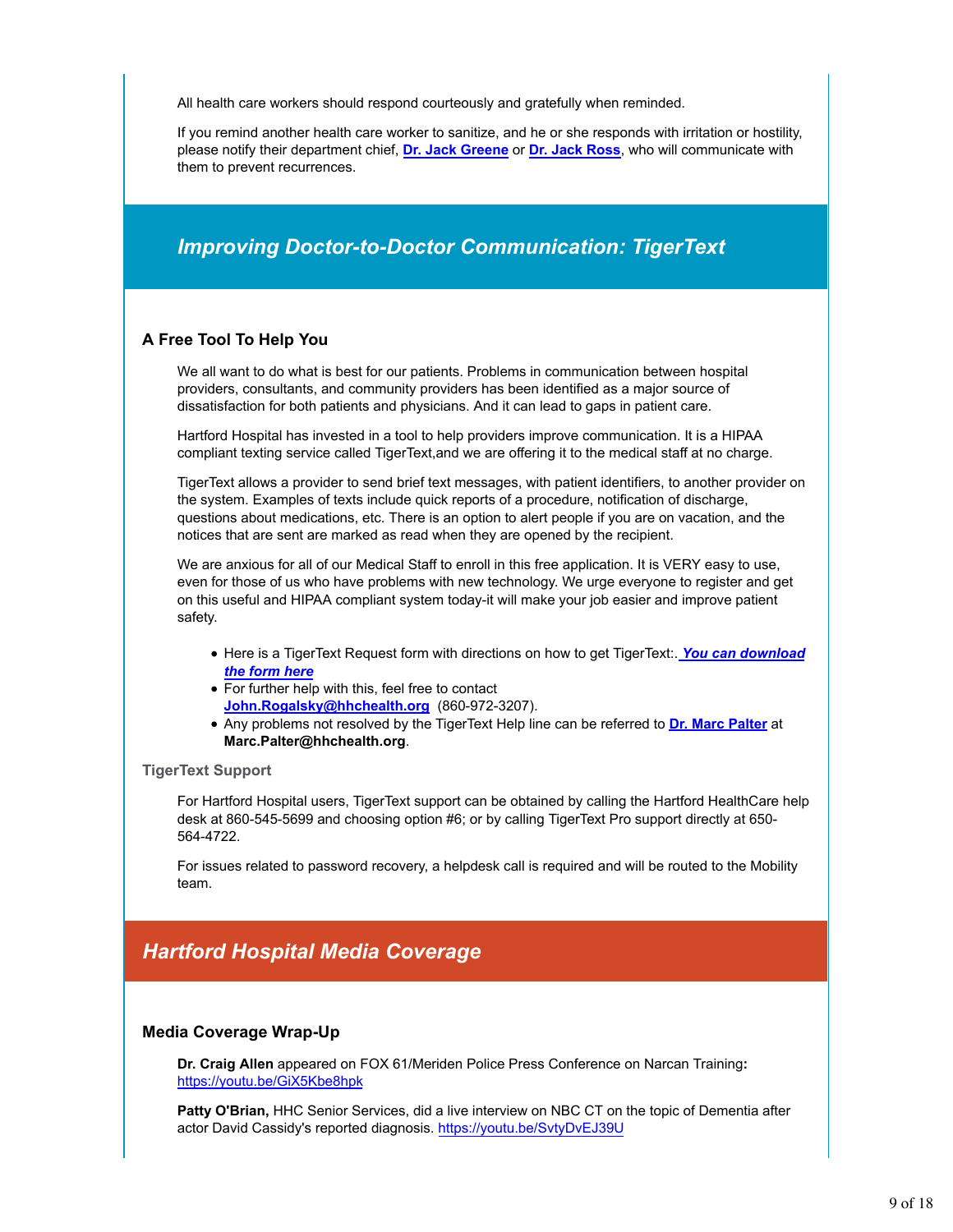**Pat Rehmer** was interviewed live on FOX 61 March 2. She spoke about HHC's treatment options for opioid addiction - highlighting the MATCH program (Medication Assisted Treatment Close to Home). http://fox61.com/2017/03/02/new-treatment-options-available-for-opioid-abuse-in-hartford/

Rehmer was also interviewed on WTIC AM radio Feb. 24 about the high number of opioid-related deaths released in the State Medical Examiner's report. https://soundcloud.com/hartford-healthcare /rehmer-02242017mp3/s-BBd2V

**Dr. David Tolin** appeared live on the Colin McEnroe show on WNPR. The topic: Disorders related to "shyness." http://wnpr.org/post/shyness-not-faint-their-racing-heart

#### **Connect to Healthier on NBC-CT**

HHC's two-minute "Connect to Healthier" segment airs each Sunday at 9:20 a.m. and it's posted fresh each Monday on HHC Connect, our Intranet.

#### *TAVR*

This segment focused on TAVR, and the first time doctors at HH utilized a new approach through the carotid artery. https://youtu.be/GtzteutnfUI

#### *The Gift of Life*

They are called "Good Samaritan" donors-organ donors who are unrelated to the recipient, and they are life savers. There is an extensive screening process to ensure all potential donors are medically and psychologically suitable. This is one woman's story. https://www.dropbox.com/s/wbmyjt4ciu8evnf /122416%20CTH%20Transplant%20Gift.mov?dl=0

#### *Resident Wish Come True*

This is about making a lifelong dream come true, more than a New Year's Resolution. HHC Senior Services teamed up with a local recording studio to grant a wish for one of their residents who always wanted to make a record. https://hartfordhealthcare.org/locations-partners/hartford-healthcare-seniorservices

#### *Pain Treatment Center*

Debilitating pain can affect every aspect of someone's life. One woman was nearing the end of her rope when she discovered the Hartford Hospital Pain Treatment Center.

http://media.hartfordhealthcare.org:80/ermweb/player?id=eh6CkUyG

https://www.dropbox.com/s/e9nulcag768usi7/120416%20CTH%20PAIN%20TREATMENT.mov?dl=0

#### *Hartford Hospital Pain Treatment Center*

https://youtu.be/3inFYqT4UMM

#### *Recap of the Bone & Joint ribbon cutting*

https://youtu.be/S3POcBVx4WM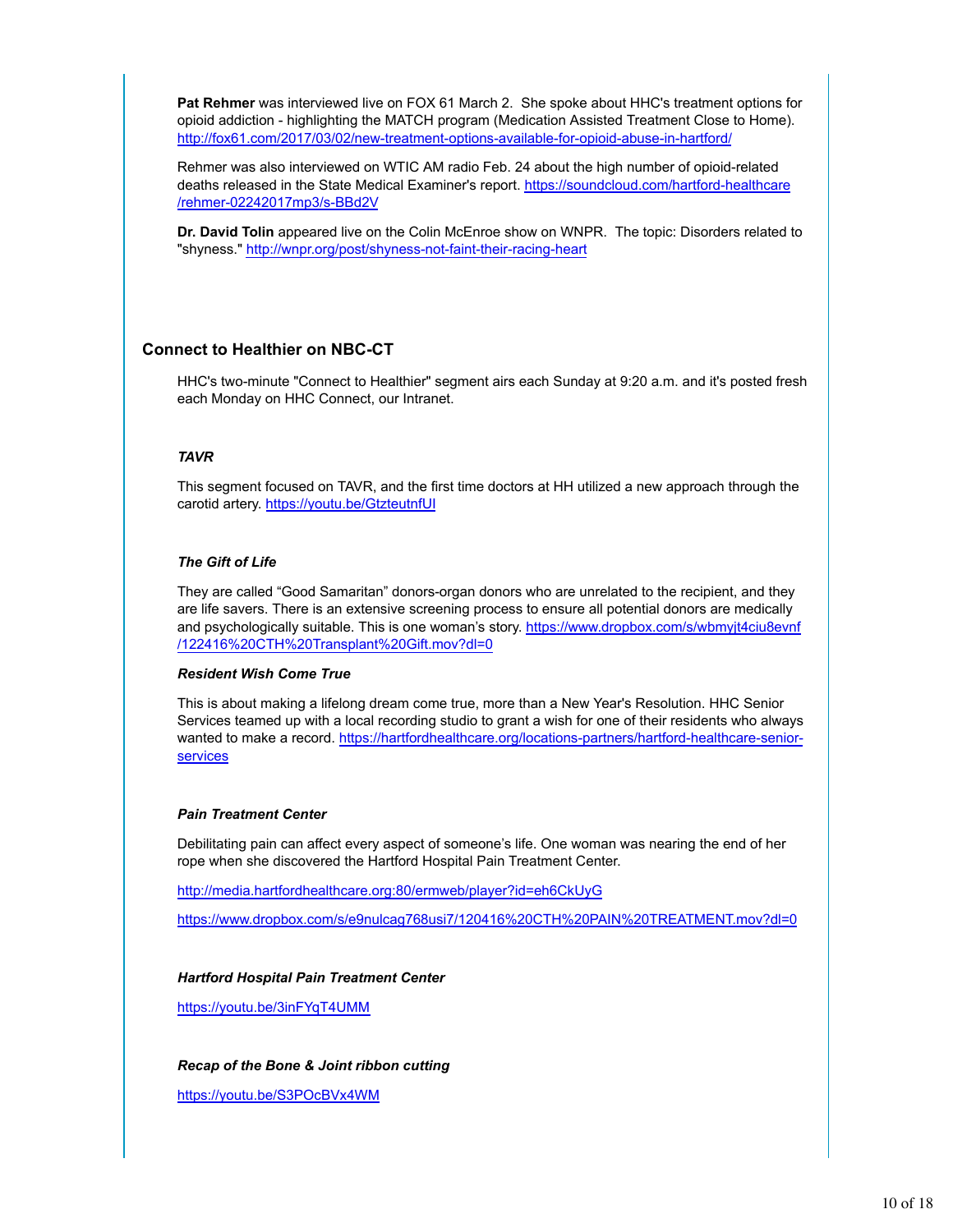#### *Holiday eating and eating disorders*

https://youtu.be/eZ\_GpjF9QrM

#### *Helping Adult Caregivers*

Being a caregiver can be tough, but newer programs like Movies & More are helping adult caregivers connect with their aging parents. https://youtu.be/rlwCACcLuRQ

#### *New Technology to Treat Sleep Apnea*

Jaime Fernando Ortiz couldn't stand his CPAP machine and was one of the first in the state to use a new technology to treat sleep apnea. Hypoglossal nerve stimulation or INSPIRE. https://youtu.be /2xOdLfI1VH8

#### *Running the Marathon With Cancer*

Every year, thousands flock to the Hartford Marathon to compete. One man this year- showed us he could tackle anything: 26 miles, even while fighting something else.

John Hayes looks like any athlete training to run a marathon. What you would never suspect is that John has cancer.

https://www.dropbox.com/s/4mc3qjngt4kd8j1/101616%20CTH%20Marathon%20Runner.mov?dl=0

http://media.hartfordhealthcare.org:80/ermweb/player?id=dmw6agYU

#### *Healing After an Aneurysm*

This is the story of one inspirational young woman who made remarkable progress after an aneurysm ruptured and affected her ability to speak. She and her team never gave up.

The patient made a trip all the way from London to visit with the team on the neurointensive floor that saved her life and her voice.

http://media.hartfordhealthcare.org/ermweb/player?id=9ED911ul

#### *Featuring A Roundup of HHC News*

A remarkable achievement for Dr. Brian Grosberg; a grand opening for HHCMG in Bloomfield; and Breast Cancer awareness month. https://youtu.be/9ztEDTzSOi8

Sunday's Connect to Healthier segment on NBC CT highlighted the following events/accolades across HHC:

A remarkable achievement for Dr. Brian Grosberg, a grand opening for HHCMG in Bloomfield and Breast Cancer awareness month.

https://youtu.be/9ztEDTzSOi8

#### **Introducing Hartford HealthCare's News Hub**

Hartford HealthCare's new online health news site delivers lively, informative and useful health news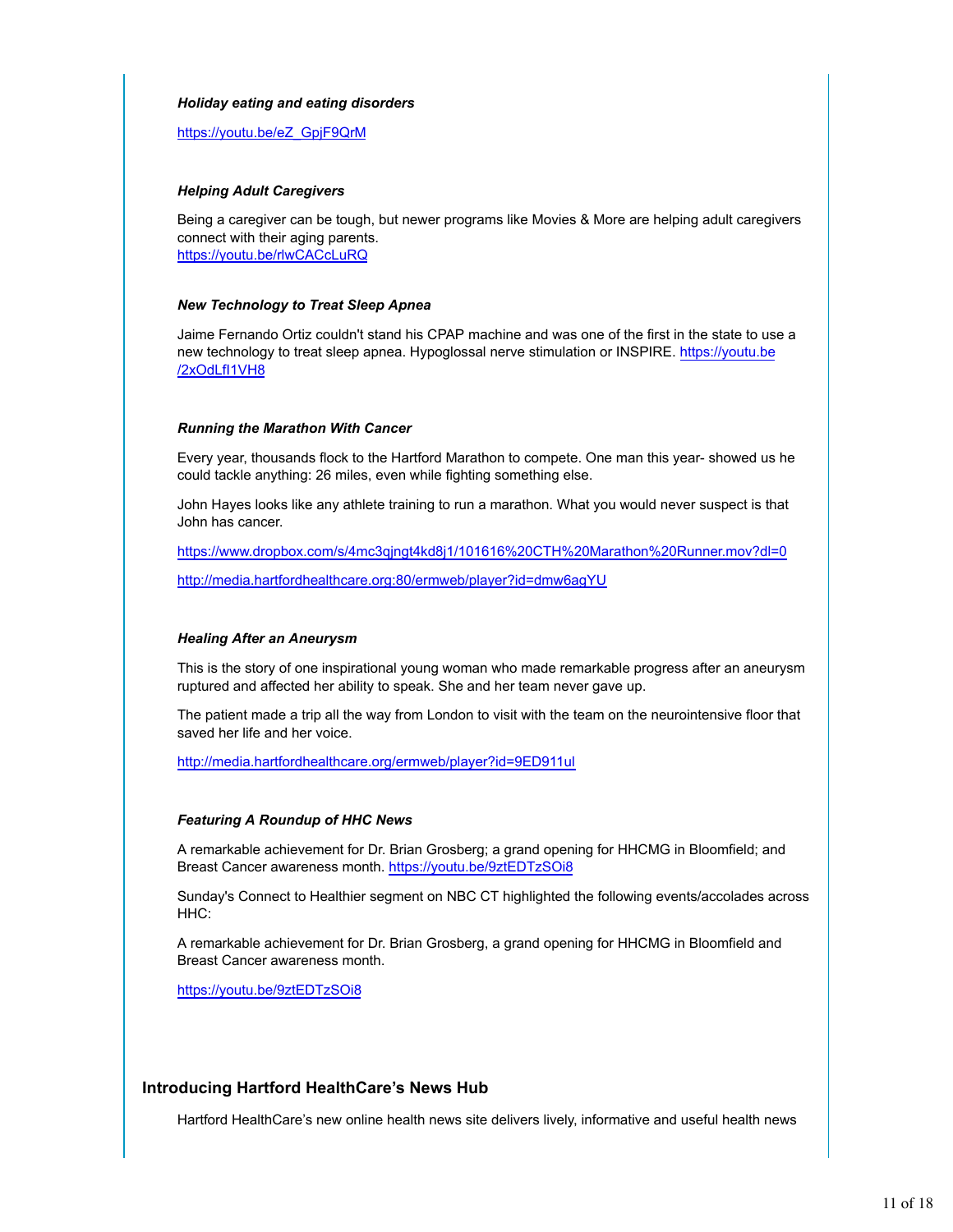in a whole new way. Look for print, video and audio stories produced by HHC's News Service, as well as timely tips on nutrition, fitness, health and wellness, and medical innovations.

http://healthnewshub.org/p/health-news-hub/

Read the latest health news or sign up for our e-newsletter at: healthnewshub.org

#### **Upcoming News Service Content; Share Your Stories**

The Hartford HealthCare News Service is actively creating content with media partners across the state. Please let us know if you have great patient stories to share. Share your stories with us so we can share them to a wider audience.

#### **Connect to Healthier**

Sundays in the 9 a.m. hour, we broadcast a two minute health segment on NBC CT.

#### **Medical Rounds**

Partnership with WFSB. Weekly live interview from the HHC studio at 5:45 p.m.

**HealthCare Matters radio program**

Every month, Elliot Joseph highlights an important health care related topic with nationally recognized experts on CBS affiliate WTIC-am, NewTalk 1080, Connecticut's largest and most popular talk radio station

#### **Healthier Connections**

Monthly partnership with FOX CT.

**CT STYLE**

Monthly partnership with WTNH.

**HHC YouTube page:** *https://www.youtube.com/user/HartfordHospitalCT*

*Link to contact information across the system: Hartford HealthCare Media Relations Team*

## *Voices of Our Patients*

#### **Kudos to Drs. Burns and Kainkaryam**

*To Hartford Hospital,*

*I am writing this letter to express my sincere gratitude and appreciation to the Hartford HealthCare Health Center team located at 85 Seymour Street, Suite 125.*

*On September 29 of last year I underwent knee surgery with one of the best surgeons, Dr. Jeffrey Burns. The days and weeks that followed were difficult for me. I experienced physical discomfort and pain as my body went through the healing process.*

*I am extremely grateful to my primary care physician, Dr. Vasanth Kainkaryam and my health coach Jessica Ramos who went above and beyond their call of duty. Dr. Kainkaryam and Ms. Ramos both took the time to visit me at my home, they carefully listened to me, and made sure I was doing well. They both made me feel as if I was the only patient that existed in that moment.*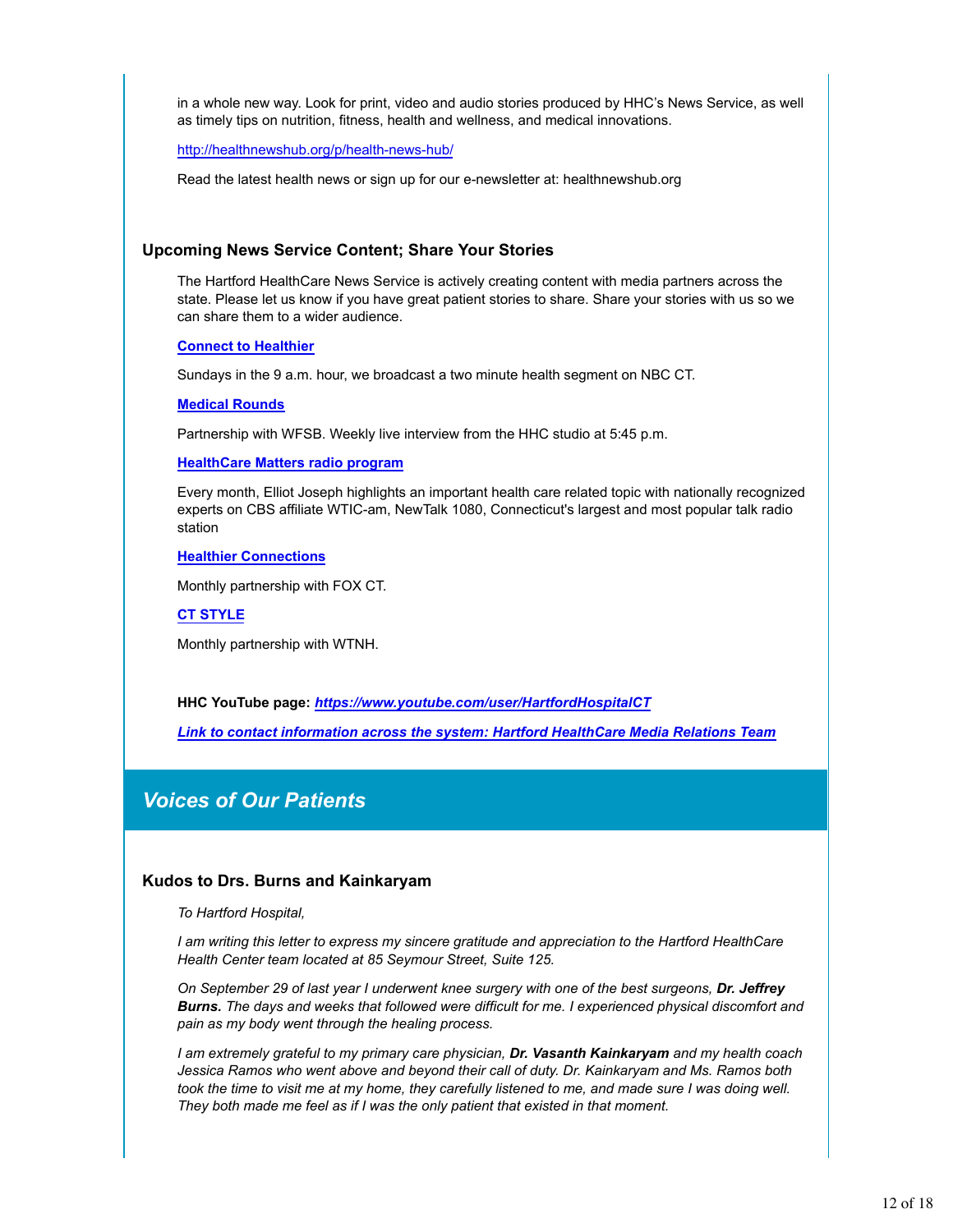*My family and friends are truly thankful for their home visit and attentiveness.*

*The healthcare center couldn't have a better leader at the helm. I would like Hartford Hospital to know we are blessed to have a director who treats his patients with compassion. I pray that God will continue to strengthen him and his team, and allow him to remain humble.*

*Thanks you and warmest regards,*

*Novelette Shields*

## *CME Applications*

#### **Interested In Hosting a CME Event?**

In order to ensure that your educational event meets the standards established by the ACCME and the CSMS, the HHC CME department has established the following deadlines for submission of CME applications.

*To ensure a timely review of your application, we strongly recommend advance planning for all events.* 

- Complete applications for a recurring series such as Grand Rounds must submitted **at least 4 weeks prior** to the planned activity.
- For a conference, course, or symposia, a complete application must be submitted **at least 12 weeks prior** to the event. We strongly encourage activity planners to contact the HH CME department at least 6 to 12 months prior to the date of the course in order to begin the planning process.

We have developed educational resources to assist planners with the application process. Please contact the HHC CME office at ContinuingEd@HHCHealth.org or (860) 972-5816 to schedule an appointment with our team to discuss your CME needs.

#### **CME Offerings on HealthStream Temporarily Unavailable**

As we continue to enhance our eLearming through our new system-wide version of HealthStream, we will also be enhancing our online CME offerings.

As of December 1, the current CME programs are no longer be available via HealthStream. Once we have completed the upgrade, we will announce their availability and instructions on how you can access them.

We appreciate your patience during this transformation.

## *HH In the News*

**City of Hartford Could Reap \$56M From Hospital Property Taxes; \$34 Million From Hartford Hospital**

Hartford Hospital, which owns more than two dozen tax-exempt properties in the city, would face the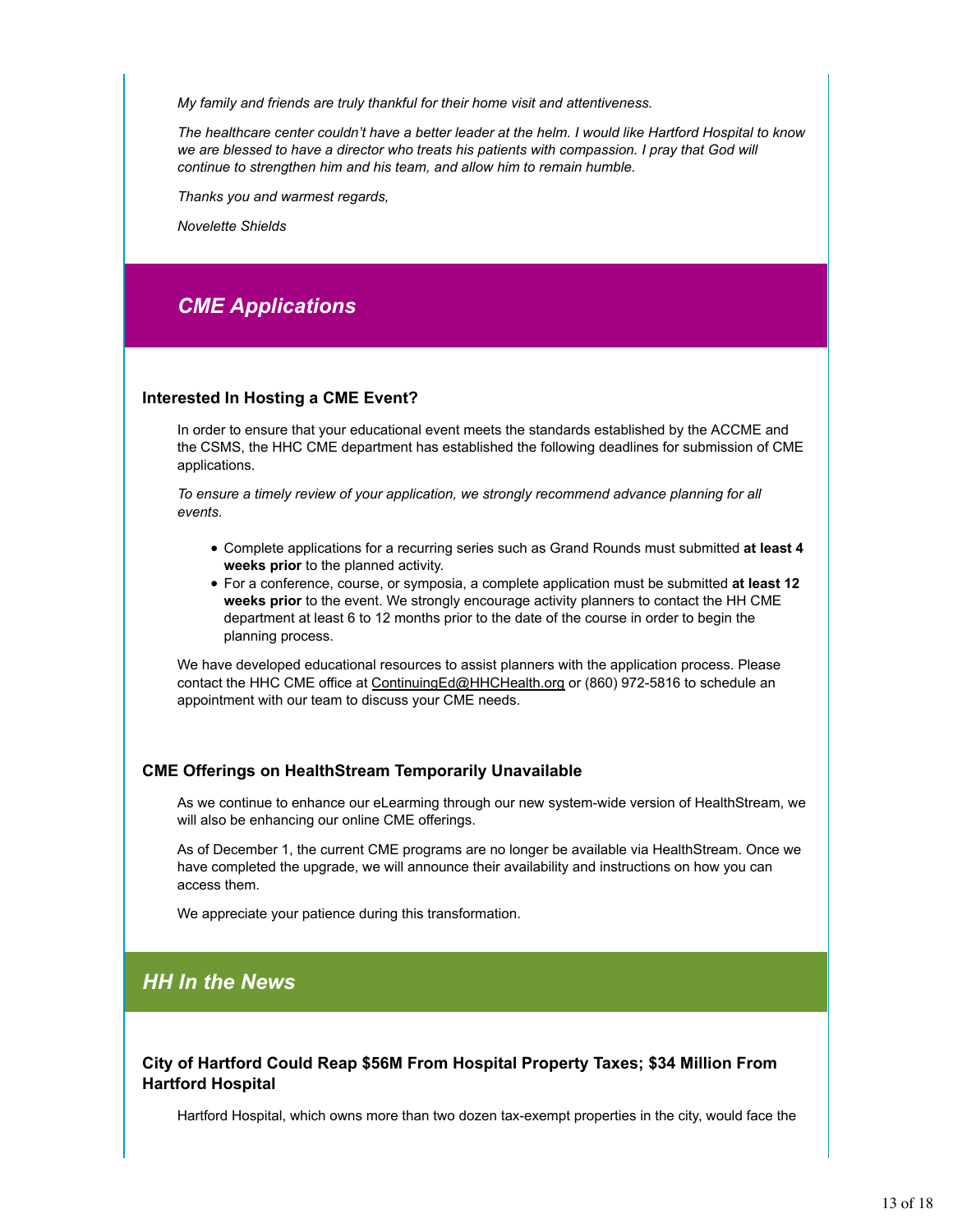largest tax bill of about \$33.8 million, according to estimates provided by the Office of Policy and Management (OPM).

St. Francis Hospital and Medical Center and its sister Mount Sinai Rehabilitation Hospital would see a combined \$30 million tax bill. Meanwhile, Connecticut Children's Medical Center would have to pay \$2.5 million, OPM said.

http://www.hartfordbusiness.com/article/20170220/PRINTEDITION/302169897

#### **Letter to the Editor: State Doesn't Keep Its Promises To Hospitals**

**Hartford Courant**

Hartford Hospital is among the largest employers of Hartford residents, and Hartford HealthCare is the third-largest employer in the state. In Hartford and across Connecticut, we are providing jobs, investing in capital projects and serving all our patients -- including the poorest and most vulnerable.

The state has already decreased Medicaid payments and continues to collect hospital taxes. Now Gov. Dannel Malloy is calling for tax-exempt hospitals to pay property taxes to their cities and towns.

This latest scheme, unveiled in his proposed budget this past week, calls for federal Medicaid reimbursement -- funds intended to provide health care for the poor -- to instead be used to pay new municipal taxes. Setting aside the major issue that this surely looks like a misuse of federal funds, there is this stark truth: The state has failed twice to keep its promises to return the hospital taxes to the hospitals, to offset the cost of providing care to the needy.

The governor feels strongly that the legislature should pass a lockbox for transportation revenues to get our bridges and roads repaired. Will he demand a similar lockbox for hospitals so that they can continue their legacy of caring?

#### *Andrew L. Salner, M.D., Bloomfield*

*The writer is medical director of the Hartford HealthCare Cancer Institute at Hartford Hospital.*

## *In the HHC System*

#### **Medical Examiner: Overdose Deaths In Connecticut Up 25 Percent**

**Hartford HealthCare Behavioral Health Network President Patricia Rehmer** says this increase was larger than expected. "I was stunned at how much this [number] went up," she said.

http://connecticut.cbslocal.com/2017/02/24/medical-examiner-overdose-deaths-in-connecticut-up-25 percent/

#### **Malloy's Budget Plan Would Be Costly for L+M, Backus**

*The Day*

The region's two hospitals are bracing for a possible increase in state taxes over the next two years, after the Connecticut Hospital Association assessed the impact of Gov. Dannel P. Malloy's proposed budget, estimating it would add \$156 million to the tax burden of all the state's hospitals over the next two years.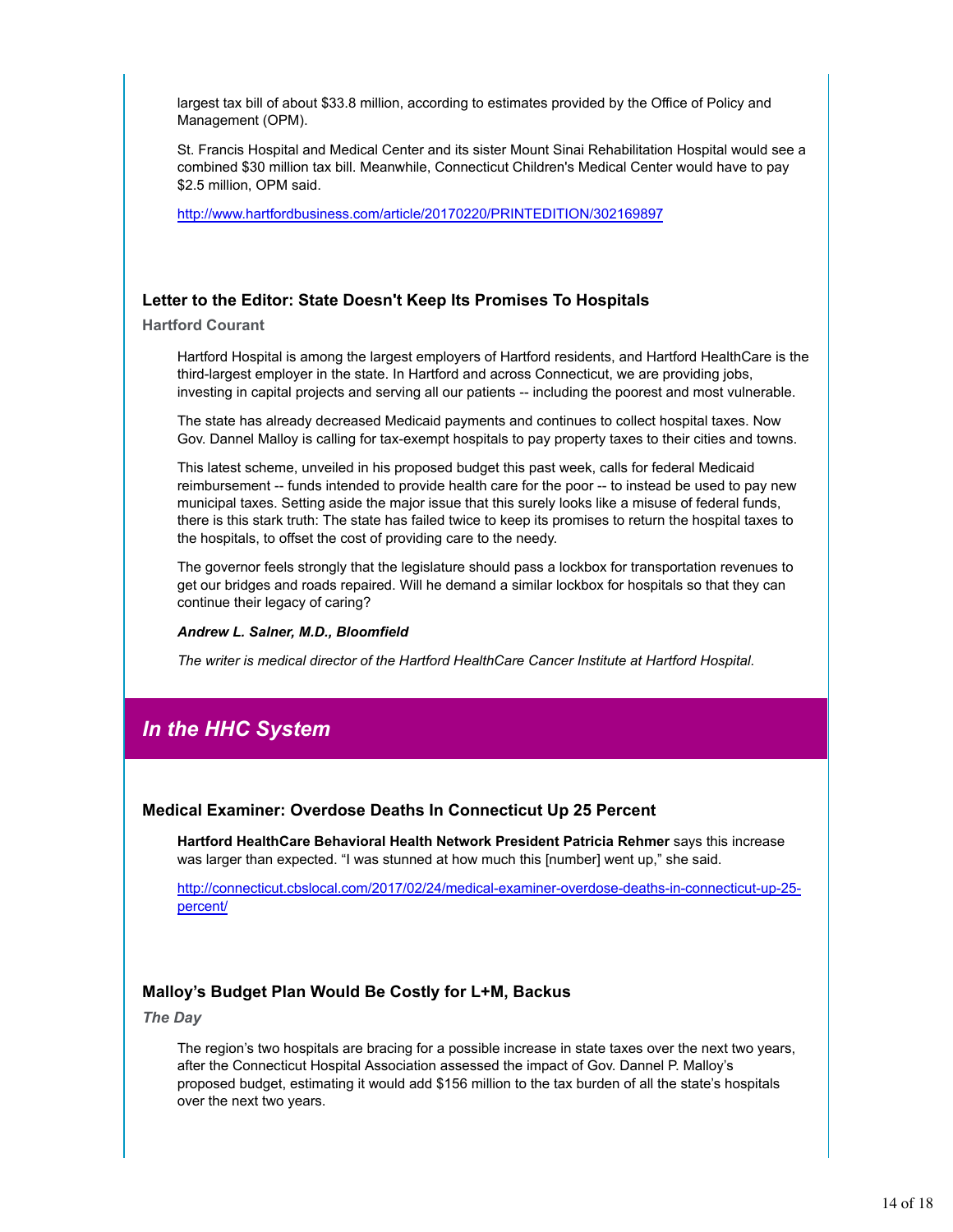"The new formula for calculating the hospital tax represents a significant impact to Hartford HealthCare," the parent of The William W. Backus Hospital in Norwich, spokesman Shawn Mawhiney said Tuesday. "We estimate this would add \$15 million of new cost annually, on top of the \$52 million a year in new property tax payments we would pay under the governor's budget plan."

On top of taxes the hospital network already pays, Hartford HealthCare's total state tax liability would be \$187 million, Mawhiney said.

The hospital association on Friday shared its analysis of Malloy's budget with its 27 member hospitals. According to the analysis, state tax increases, along with a separate Malloy plan to allow municipalities to levy property taxes on hospitals, would add about \$580 million in new taxes to the hospitals over the next two years. The analysis was given in preparation for a public hearing at noon Thursday before the state Legislature's Human Services Committee. The hearing, in Room 2C of the Legislative Office Building, will consider one of the pending bills that would implement the governor's budget plan.

Malloy's proposal would also eliminate an \$11.8 million grant pool for small hospitals. In addition, the governor's proposal would reduce the numbers of people eligible for Medicaid coverage, leaving the hospitals with more bad debt, and would change the way the hospital tax is calculated so that hospitals would end up paying more, the hospital association said.

Currently, the 27 hospitals pay a combined state tax of \$556 million. That would rise to \$623 million in fiscal 2017, and \$625 million in fiscal 2018-2019 under the governor's plan, according to the hospital association.

The hospital provider tax was first imposed on hospitals in 2011 as a means of leveraging more federal Medicaid dollars. That year, the state collected \$350 million in taxes on hospitals, and returned \$400 million to them in supplemental payments. Since then, however, the supplemental payments have been reduced substantially. Now, hospitals get back just \$117 million on the \$556 million they pay in state taxes.

The governor's budget plan would also cut the state's payment in lieu of taxes, or PILOT, funds paid to municipalities that host nonprofit hospitals. The state currently pays cities and towns about 75 percent of the assessed value of hospital property. Under the plan, municipalities would be able to tax hospital property. To offset the local property taxes, hospitals would receive \$250 million in supplemental payments from the state that would be used to leverage additional Medicaid reimbursements to the state, according to the proposal.

The hospital association and its members, however, oppose the property tax change, citing its previous experience with diminishing supplemental payments and uncertainty about the future of Medicaid under the Trump administration.

## *Health Care News In the Region*

#### **Southington Health Fair Features Interactive Technology**

*Record Journal, February 26*

Sunday's eighth annual Healthy Family Funfest featured a heavy dose of technology. The event, sponsored by Hartford HealthCare, the Southington YMCA and the Main Street Community Foundation, included about 300 vendors that filled the Aqua Turf Club to provide information about healthy eating, healthy minds, aging well and sports medicine. It also offered giveaways and free screenings, demonstrations and activities for everyone from children to senior citizens.

"The vendors have tweaked their booths to try to make them more interactive this year," noted John Myers, executive director of the Southington YMCA. "It's more than people just stopping by a booth, grabbing a handout and moving on. We're trying to engage people."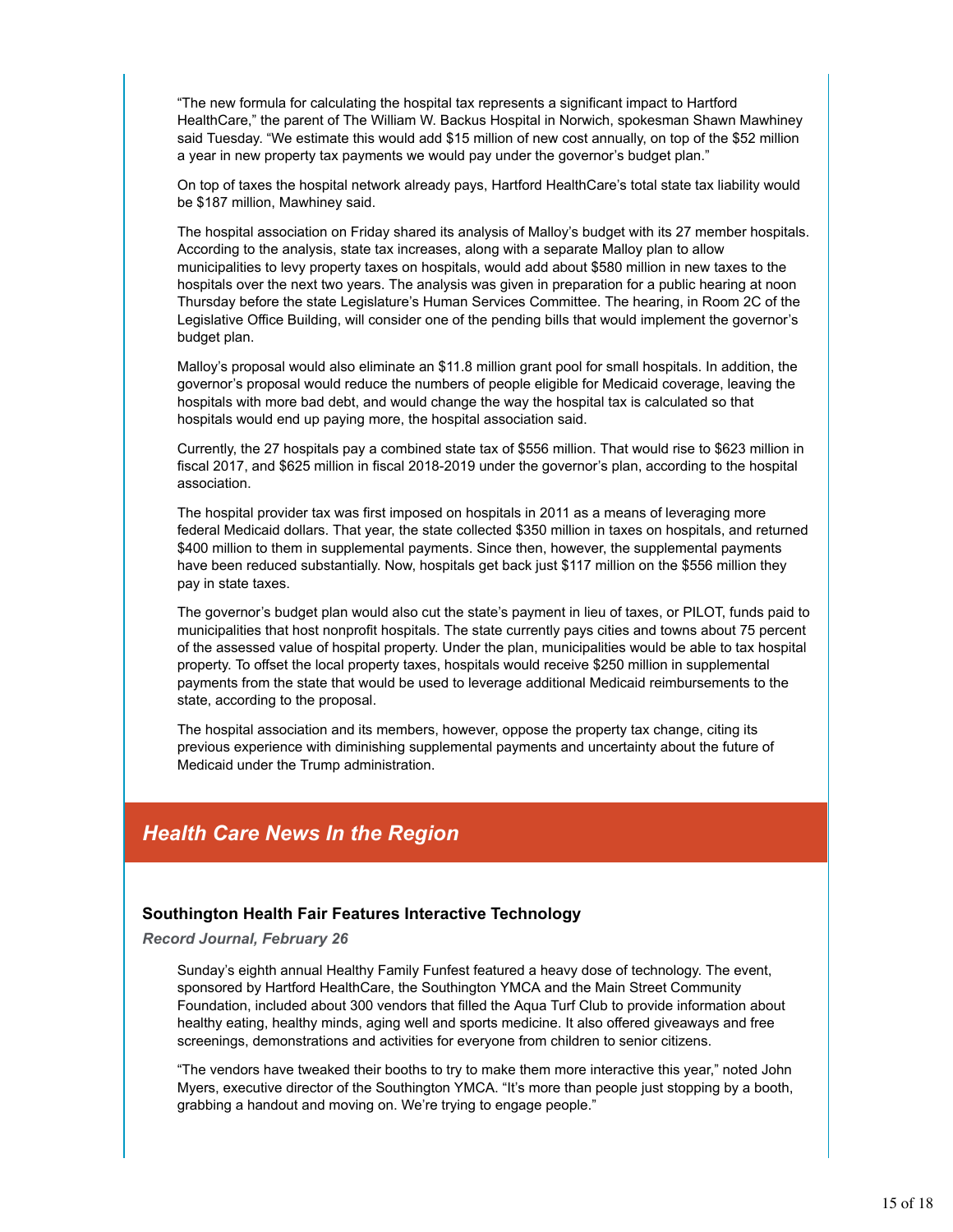Erica Stinson, director of marketing and planning for Hartford HealthCare, said organizers expected about 3,000 people to visit the Funfest. Community organizations, such as the Southington United Way, the Southington Town-wide Effort to Promote Success (STEPS) and Southington Bread for Life also participated. The Southington Police Department braved the cold outside to ensure children's car seats were properly installed and up to code.

The YMCA's children area gave youngsters the opportunity to exercise, play with Lego bricks and challenge Luke Skywalker and Darth Vader to light saber duels.

"This festival gives people access to things that are available in their community to make them healthier and live a healthier life," Stinson said.

It also featured cutting-edge technology. Wendy Nichols, a physical therapist for Hartford HealthCare, used an application called Dartfish to capture video of people throwing baseballs from a mound and hitting golf balls into a net. The technology allows health experts to break down pitching and swinging motions frame by frame to identify areas of stress on the body. Nichols offered advice for improvement and was able to email their slow-motion videos to participants.

"They love it, especially people who are really into golf or baseball," Nichols said. "A lot of Little Leaguers have come through. Everyone wants to be the next star athlete and this technology can help them improve."

Stephen Donahue, program director for the Center for Education, Simulation and Innovation at Hartford Hospital, manned a booth that gave patrons the opportunity to perform CPR on a high-tech mannequin with an accelerometer to measure the depth and rate of chest wall movement.

"Once people get over the scariness of the mannequin - because he can open his eyes, he can blink, he can talk - they see how sophisticated he is," Donahue said. "He can measure their performance on how well they're doing CPR. They really like the feedback. People want realism. Just like a pilot spends time in a flight simulator, this is what we use. This is our flight simulator."

Laura Bunker, a music therapist at Jefferson House, a nursing home in Newington, introduced the Beamz system. It uses lasers and a computer that allows clients to play about 100 different musical instruments by waving their hands and wiggling their fingers.

"They are almost in disbelief that you can play without touching an instrument," she said. "A musical instrument can sometimes be intimidating, but this is so approachable."

Laurel Whalen, a physical therapist at the Jerome Home in New Britain, oversaw a booth offering fall risk prevention screenings using a portable Biodex balance system. Patients stepped on the device, which is similar to a scale, and it measured their balance point and risk of falling.

Patients of all ages seemed to embrace the technology, she said. "We just screened someone in her 90s and she jumped right on it," Whalen said.

## *Hot Topics in Health Care*

#### **A Burnout Epidemic: 25 Notes on Physician Burnout in the US**

Herbert Freudenberger, a German-American psychologist, was one of the first to describe and study symptoms of professional burnout among physicians and mental health workers in the 1970s.

He coined the term "burnout" in his 1974 book, "Burnout: The High Cost of High Achievement."

http://www.beckershospitalreview.com/hospital-management-administration/a-burnout-epidemic-25-notes-on-physician-burnout-in-the-us.html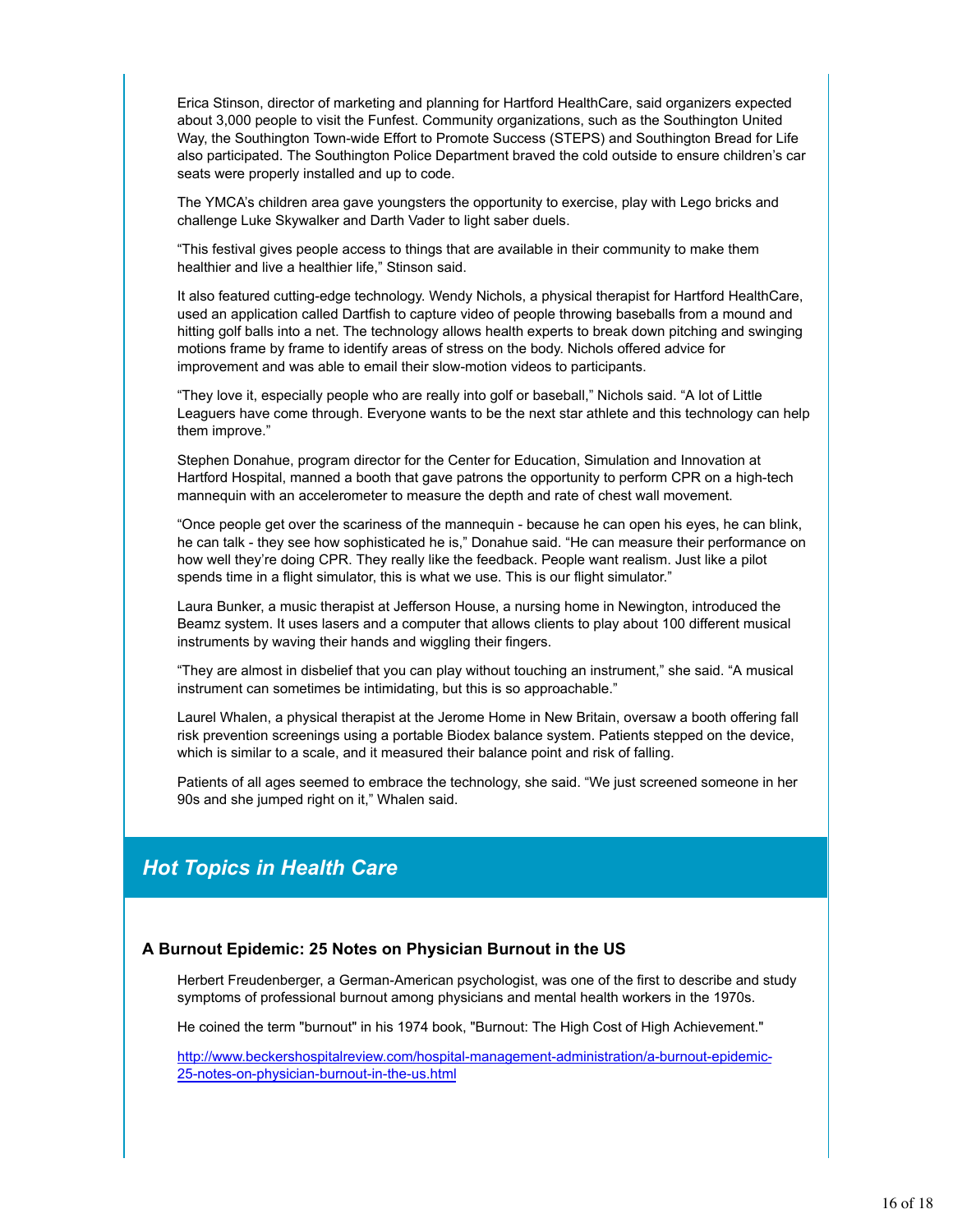#### **'Massive Confusion' Abounds for insurers as GOP Wavers on Obamacare Redo**

**Kaiser Health News**

Premiums for Obamacare plans sold by New Mexico Health Connections could rise as little as 7 percent next year, says Martin Hickey, the insurance company's CEO. Or they might soar as much as 40 percent, he said. It all depends on what happens in Washington. Such is the vast uncertainty about how the Trump administration and Republican-controlled Congress are approaching their promises to repeal, repair and replace the Affordable Care Act.

There is "pretty massive confusion," said Hickey, whose 45,000-member plan is one of the few nonprofit insurance "co-ops" created by the ACA to be still in business. "The more uncertainty they create, the higher the rates" will be for 2018.

Insurers have a hard-enough time making the normal predictions of who will get sick and how much it will cost. Now the usual fog of rate setting is compounded by the possibility that basic rules of coverage could get overhauled or even disappear before anything takes their place. Consumers and patients could ultimately pay the price.

The stakes include how much plans sold through the health law's online marketplaces and similar coverage will cost next year - or even whether insurance will be available. Challenges during the recently completed enrollment period, in which some carriers canceled plans and rates rose 20 percent on average, increase the urgency, executives say.

Coverage for 2017, which has already been finalized, will not be changed. Nor will people covered through job-based insurance or the Medicare plan for seniors be much affected by the uncertainty. In some states, preliminary 2018 rates are due in less than two months. But prospects for policymaking clarity recede each day that Republicans deliver contradictory messages or fail to agree on a plan, industry officials say.

While some in the party want to go slow on an overhaul and ensure they've thought out a replacement before abolishing the health law, others favor immediate repeal. If the administration and Congress scrap the ACA's coverage requirement for most people or its subsidies helping people buy care, the market could deteriorate or collapse, say insurance consultants and executives.

A month ago President Donald Trump told the New York Times that Obamacare is "a catastrophic event," adding, "we have to get to business" in repealing it. On Feb. 5 he seemed to advocate a more measured approach, telling Fox News that "at least the rudiments" of a replacement would be in place by 2018.

Even that could spook insurance executives contemplating plans for next year in the Obamacare marketplaces, also known as exchanges. They want to know the rudiments of a replacement plan now and details not much later.

Big, national insurers have said it would be hard to commit to the marketplaces next year unless they get a much better idea of what they'll look like. Several had already scaled back coverage for this year, leaving many parts of the country with only one company selling through the marketplaces. Continued uncertainty could prompt even those holdouts to bail, said Fitzgerald.

The Trump administration has proposed regulations, initiated in the last days of the Obama regime, intended to steady the market. Tweaks may include crackdowns on sick consumers who join plans outside open-enrollment periods and allowing insurers to charge slightly more for older members, Huffington Post and Politico have reported.

## *Coming Events*

**Volunteer Training for No One Dies Alone Program**

**Wednesday, March 15**